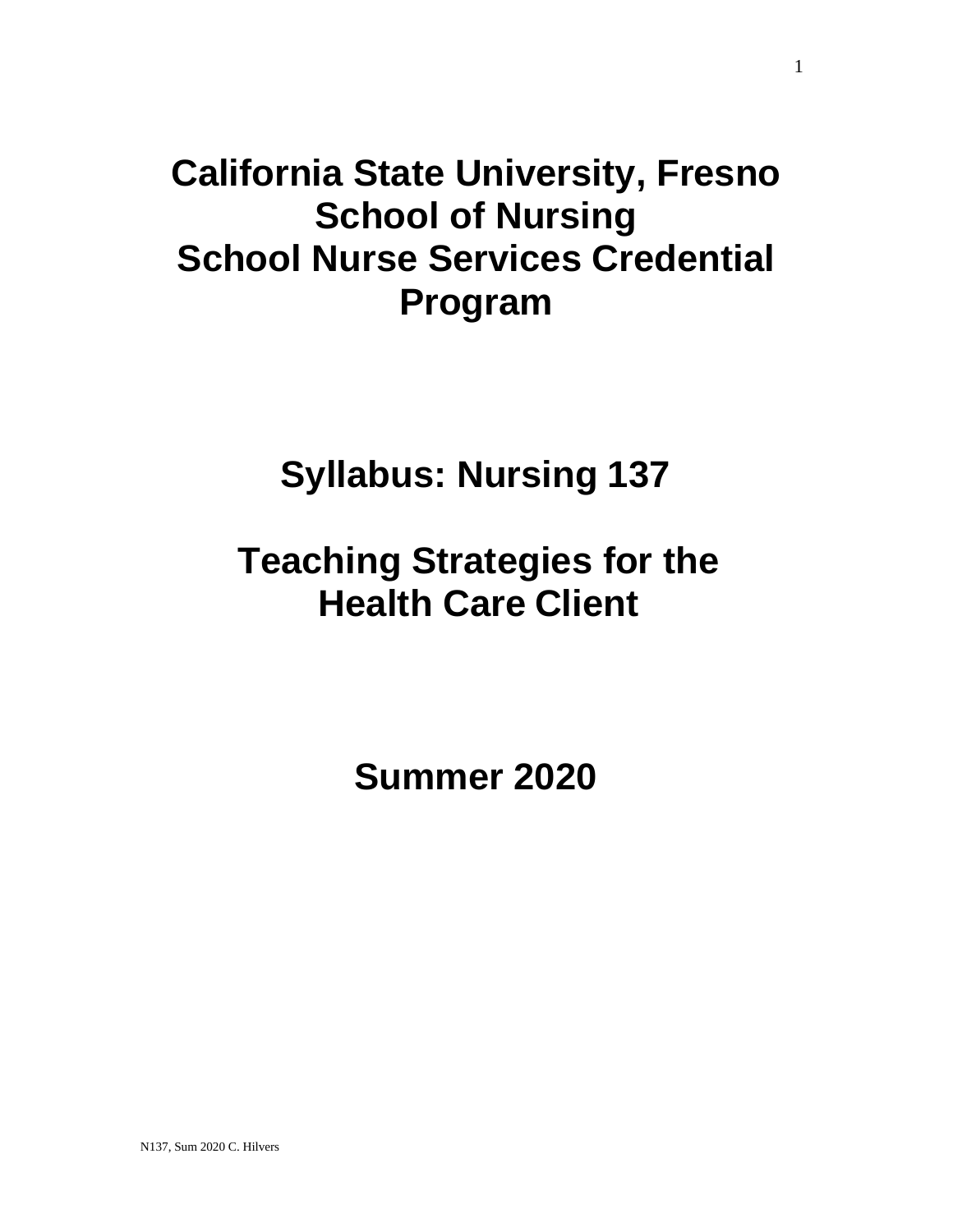# TABLE OF CONTENTS

| Course Information, Prerequisites, Description, Faculty Information3 |  |
|----------------------------------------------------------------------|--|
|                                                                      |  |
|                                                                      |  |
|                                                                      |  |
|                                                                      |  |
|                                                                      |  |
|                                                                      |  |
|                                                                      |  |
|                                                                      |  |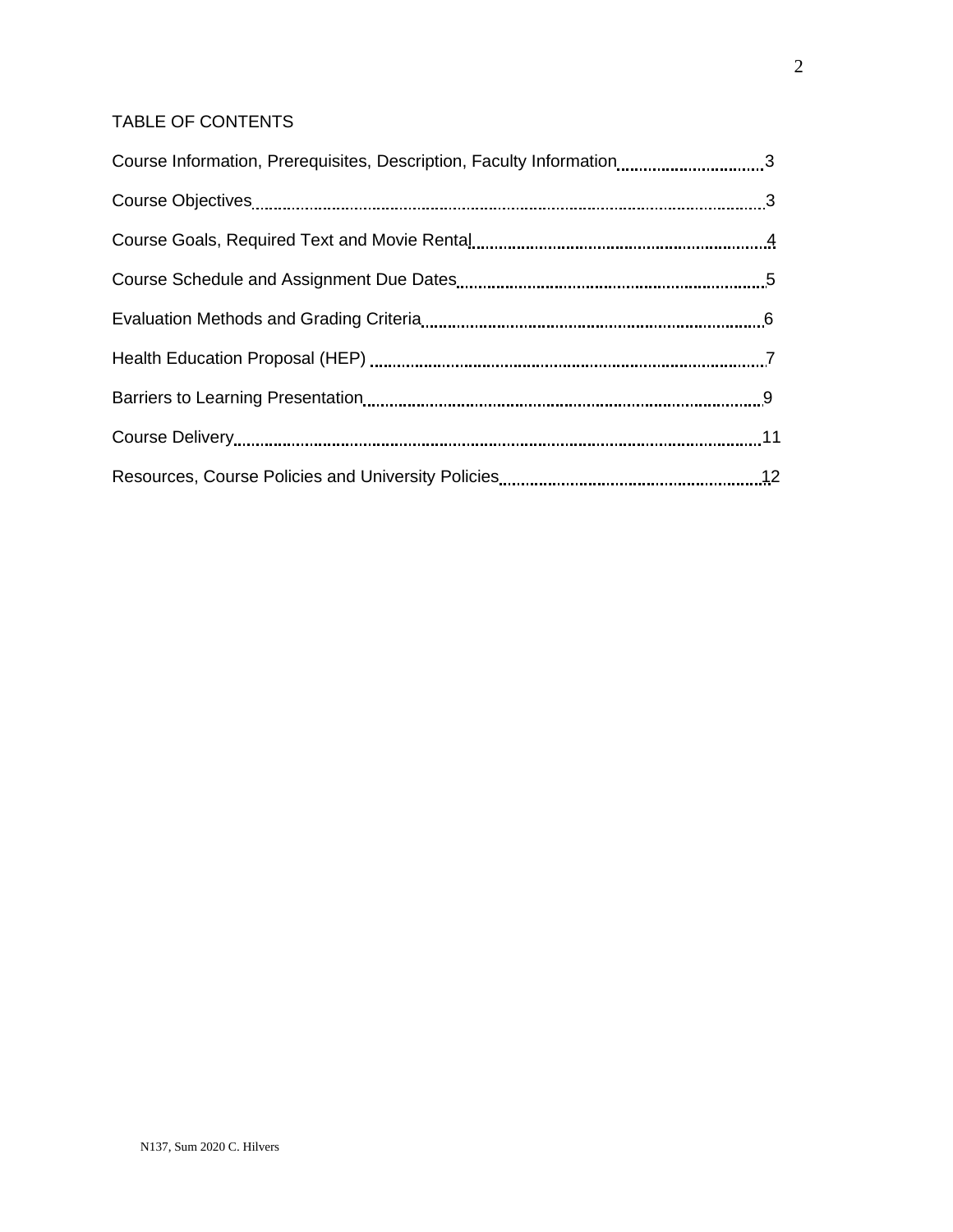| <b>Course Number:</b> | N <sub>137</sub>                                                                                                                                     |  |  |
|-----------------------|------------------------------------------------------------------------------------------------------------------------------------------------------|--|--|
| Course Title:         | Teaching Strategies for the Health Care Client                                                                                                       |  |  |
| Units:                | 3 Unit Class                                                                                                                                         |  |  |
| Semester:             | Summer                                                                                                                                               |  |  |
| Delivery:             | Class participation online though Canvas                                                                                                             |  |  |
| Prerequisites:        | Prerequisites: upper division status<br>Central California Center for Health and Human Services<br>1625 E. Shaw Ave., Suite #146<br>Fresno, CA 93710 |  |  |
| Grading:              | Letter $(A B, C, D, F)$                                                                                                                              |  |  |
| Faculty:              |                                                                                                                                                      |  |  |

Candace Hilvers, MSN, RN, PNP Email: [chilvers@csufresno.edu](mailto:chilvers@csufresno.edu) Cell: 559-731-8082

Margaret Jolly, MSN, RN, CSN Email: [majolly@mail.fresnostate.edu](mailto:majolly@mail.fresnostate.edu) Cell: 559-630-4434 Best contact times: Monday-Friday after 12:30 p.m. Anytime Saturday or Sunday

Catalog Description: Exploration of the nurse's role as a teacher in the health caresetting. Principles of teaching and learning applied to teaching of individuals and groups. Opportunities for online presentation, interactive class assignments and group work. Canvas will be used for content and delivery of the course.

#### Purpose

The purpose of the course is to develop teaching strategies and apply learning theories to multicomplex and multicultural individuals and groups in the health care setting and community.

# Course Objectives

Upon completion of the course the student should be able to:

- 1. Incorporate the National Health Education Standards into health education.
- 2. Describe their learning style by utilizing the VARK survey. Describe its usefulness with patients and individuals in their practice.
- 3. Assess and describe challenges in web-based learning and proper etiquette when utilizing the internet as it relates to communication and discussion in a classroom setting.
- 4. Describe the teaching role of the nurse within the context of their current role and or health care setting. Describe how client teaching is affected and shaped by the current health care trends/demands.
- 5. Identify health teaching needs and strategies utilizing the nursing process and the Neuman Health Systems Model.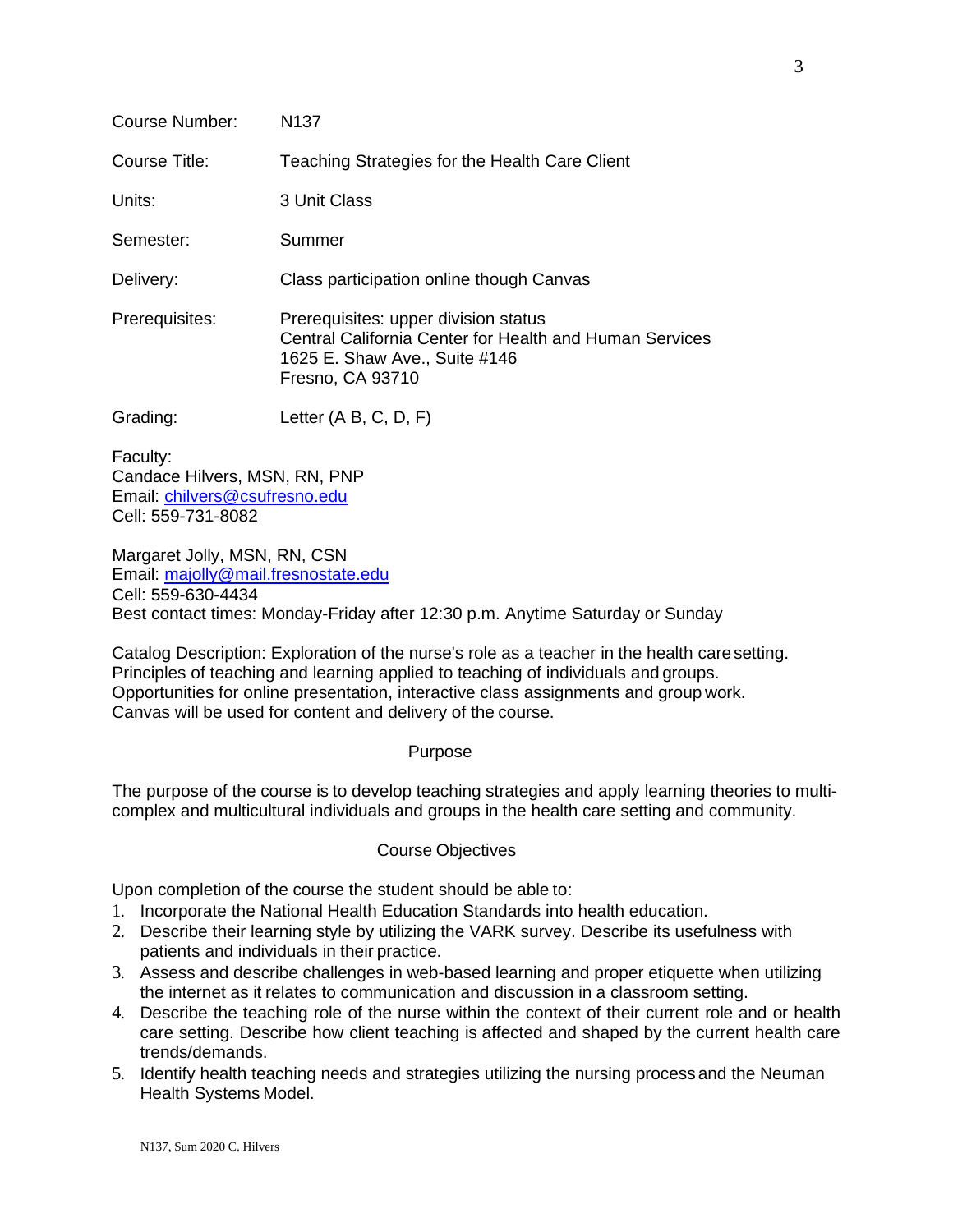- 6. Apply educational and social cognitive theories (e.g., teaching and learning motivation, social learning theory) and health promotion theories and models (e.g., Health Belief Model, Transtheoretical Model) to an individual casestudy.
- 7. Assess and develop a proposal for a Health Education Plan that canbe implemented in their place of work.
- 8. Research and present a barrier to learning common in their area of work. Develop a specific teaching plan that can be used in their work place that incorporates strategies to overcome the barriers of choice.
- 9. Identify teaching strategies and instructional design methods that have been tested and found to be most effective in adult instruction.
- 10. Identify their own personal cultural competency and assess their workplacefor cultural competence and compare literature regarding cultural competence in the work place.
- 11. Compare and contrast research related to cultural communities in health care.

## Goals of the Course

The goals of the course are to introduce students to:

- 1. Incorporation of the National Health Education Standards into health education
- 2. Client education in clinical practice
- 3. Health promotion: models and applications to patient education
- 4. Integration of cultural systems and beliefs
- 5. Educational theories for teaching and motivating patients
- 6. Staff development in client education
- 7. Community health promotion: assessment and intervention
- 8. Assessment, planning, educational interventions and evaluation ofpatient education
- 9. Patient education resources on the internet

# **What You Need to Purchase**

#### *Required Text*

Bastable, S. (2017). *Nurse as Educator: Principles of Teaching and Learning for Nursing Practice* (5<sup>th</sup> ed.). Burlington, MA: Jones and Bartlett Learning. ISBN-13: 978-1284127201



• The text is also available electronically.

Rent video Where the Heart Is

Note: Students will be required to submit all assignments in accordance with the most current edition of the APA Manual. Secondary resources related to citation format may be less than accurate and *should not* be utilized.

#### **Required Materials**:

N137 Module: Provides weekly assignments and due date. This document provides specific directions for activities and posting of online materials for the course.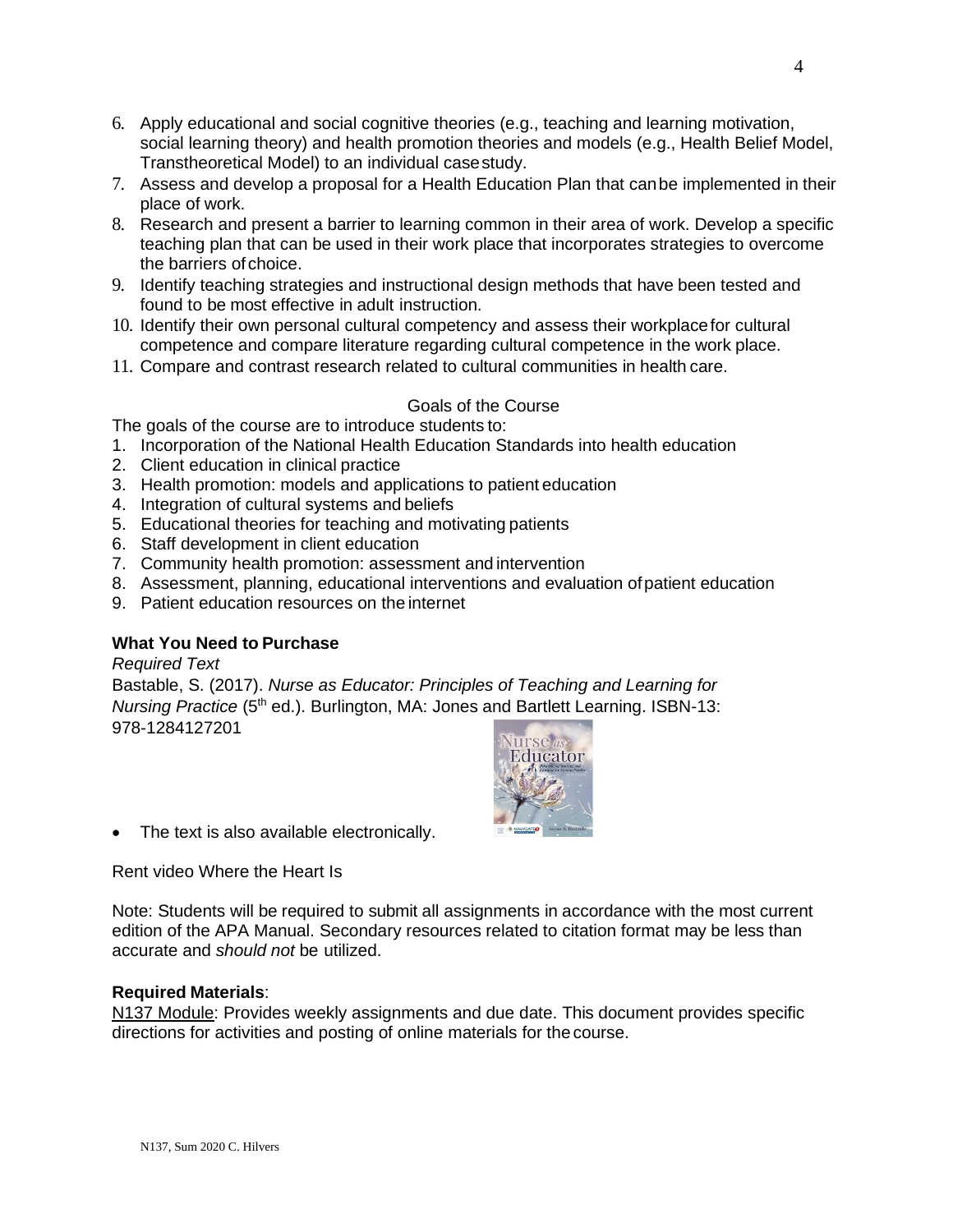| N137 - Course Schedule- See Weekly Module for Detailed Assignments |                                                   |                                                                                                                                         |                                                                                                                                                                                                                                |  |  |
|--------------------------------------------------------------------|---------------------------------------------------|-----------------------------------------------------------------------------------------------------------------------------------------|--------------------------------------------------------------------------------------------------------------------------------------------------------------------------------------------------------------------------------|--|--|
| Day                                                                | <b>Date</b>                                       | <b>Topic</b>                                                                                                                            | <b>Assignment</b>                                                                                                                                                                                                              |  |  |
|                                                                    | 1 & 2 June 22<br>and<br>June 24<br>(Mon/<br>Wed.) | Module #1<br>(10 participation points)<br>Getting to know you<br>Course introduction & review of<br>syllabus                            | Tour of course<br>$\bullet$<br>Introductions of students<br>$\bullet$<br>Web search activities<br>Chapters 1 and 13, chapter 2 pages<br>42-53, chapter 4 pages 158-159                                                         |  |  |
| 3                                                                  | June 29<br>(Mon.)                                 | Module #2<br>(10 participation points)<br>Integration of Cultural Systems and<br><b>Beliefs</b>                                         | • Review responses to web search<br>activities<br>• Chapter 8 in text<br>• Web link activities                                                                                                                                 |  |  |
| $\overline{4}$                                                     | July 1<br>(Wed.)                                  | Module $#3$<br>(10 participation points)<br><b>Health Belief Models Compliance</b><br>Barriers to Learning (BTL) presentations<br>begin | • First week for BTL presentations<br>Review chapter 1, pages 21-25, read<br>chapter 6, review chapter 13 pages<br>584-586<br>Web link activities<br>$\bullet$                                                                 |  |  |
| 5                                                                  | July 6<br>(Mon.)                                  | Module #4<br>(10 participation points)<br>Health Education Plan (HEP) work<br>Learning theories<br><b>BTL</b>                           | • First Health Education Plan (HEP)<br>work<br>Chapter 3, review chapter 6.<br>$\bullet$<br>• Review the posted BTL's                                                                                                          |  |  |
| 6                                                                  | July 13<br>(Mon.)                                 | Module #5<br>(10 participation points)<br><b>HEP</b> work<br>Literacy<br><b>BTL</b>                                                     | • HEP work<br>• Read Chapter 7<br>• Web link activities<br>• Review the posted BTLs                                                                                                                                            |  |  |
| $\overline{7}$                                                     | July 15<br>(Wed.)                                 | Module #6<br>(10 participation points)<br>Watch video<br>Assessment/Planning in Client<br>Education                                     | Chapters 4 and 10 in text<br>$\bullet$<br>• Review literacy articles in Web Links<br>under Weekly Module 6<br>Review last week's responses to group<br>work<br>• Rent/watch video Where the Heart Is<br>Review the posted BTLs |  |  |
| 8                                                                  | July 20<br>(Mon.)                                 | Module #7<br>(10 participation points)<br><b>Adult Learning</b><br><b>BTL</b><br>Teaching strategies/ learning theories                 | • Review Chapter 5, pages 192, 196,<br>212<br>Adult Learning/Multiple Intelligence<br>$\bullet$<br>Web link videos<br>Review the posted BTLs                                                                                   |  |  |
| 9                                                                  | July 22<br>(Wed.)                                 | Module #8<br>(10 participation points)<br>Neuman's System Model<br><b>BTL</b>                                                           | Review chapter 6 and 13<br>$\bullet$<br>Web link- Neuman's theory<br>$\bullet$<br>Review the posted BTLs<br>$\bullet$                                                                                                          |  |  |
| 10                                                                 | July 27<br>(Mon.)                                 | Module #9 Finalize HEPs                                                                                                                 | <b>Finalize HEP</b><br>$\bullet$<br>Chapter 14<br>$\bullet$                                                                                                                                                                    |  |  |
| 11                                                                 | July 29<br>(Wed.)                                 | Module #10<br>Final Exam online                                                                                                         | Post final Health Education Plan<br>$\bullet$<br>work                                                                                                                                                                          |  |  |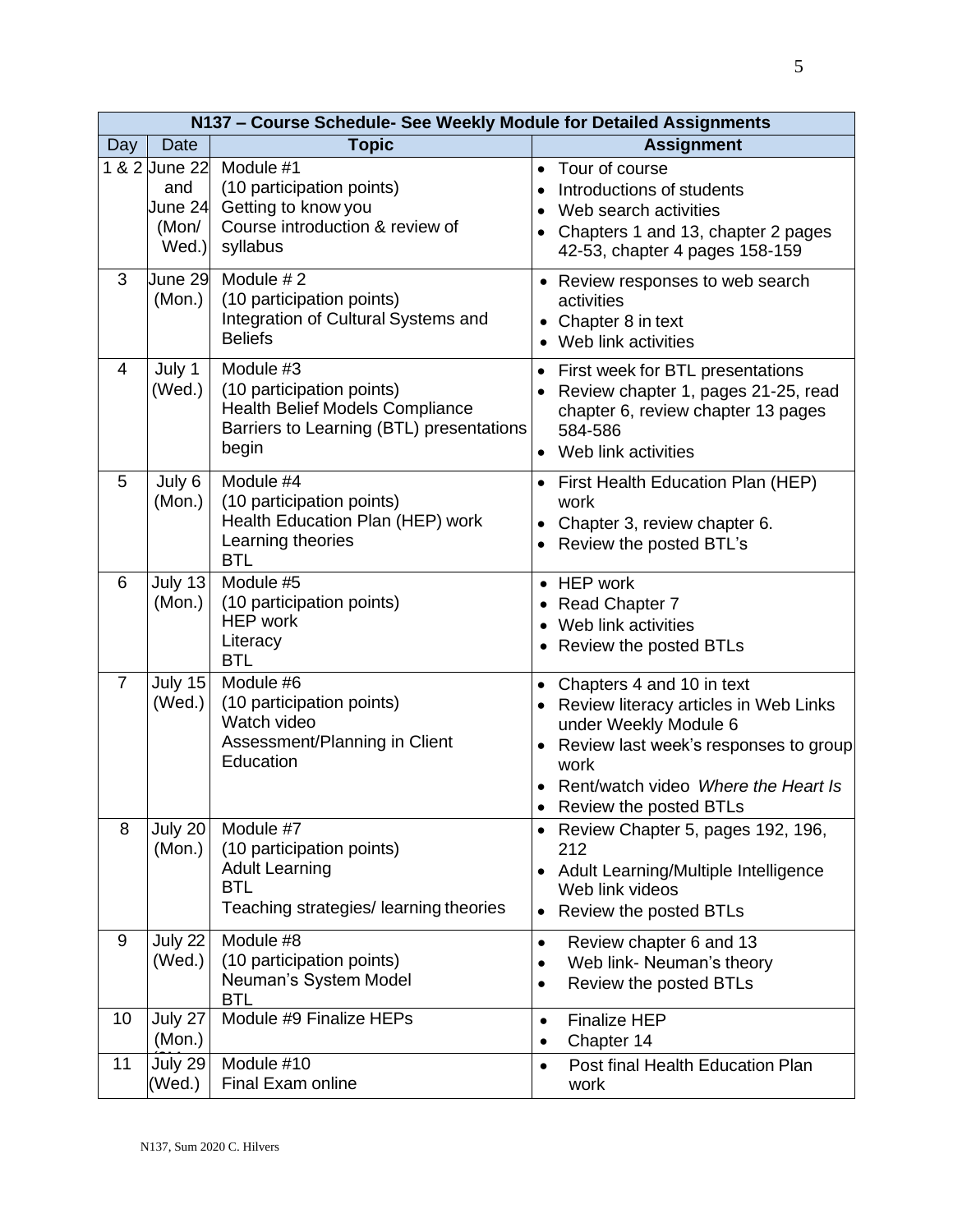This syllabus and schedule are subject to change in the event of extenuating circumstances. If you are absent from class, it is your responsibility to check announcements made while you were absent.

#### Evaluation Methods and Grading Criteria

The final grade for Nursing 137 will be derived from following:

| 1. Barrier to Learning Presentation (BTL) | 100 | 33% |
|-------------------------------------------|-----|-----|
| 2. Health Education Plan                  | 100 | 33% |
| 3. Modules/ Participation                 | 80  | 27% |
| 4. Final                                  | 20  | 7%  |

Grading Scale:

| Grade | <b>Points</b>   | Percentage    |  |
|-------|-----------------|---------------|--|
| A     | $268.5 - 300$   | $89.5 - 100$  |  |
| В     | $238.5 - 268.4$ | $79.5 - 89.4$ |  |
| C.    | 208.5 - 238.4   | $69.5 - 79.4$ |  |
| D     | 178.5 - 208.4   | $59.5 - 69.4$ |  |
| F.    | below 178.4     | below 59.4    |  |

#### *Student Modules/Participation (80 pts.)*

It is essential that all students participate via Canvas in this course. The students in the course are School Nurse Credential students. The experiences of the students in the course should be shared to broaden the learning experience for all. As health care continues to change, roles, programs and teaching strategies do as well, and we should share our ideas and experiences. All discussion on Canvas is confidential and will not leave the classroom real or virtual.

The site listed below provides information and training regarding Canvas. <http://fresnostate.edu/academics/canvas>

You may visit the Academic Technology Resource Center on the second floor of the Henry Madden Library in the Center for Faculty Excellence. Call them at 278.7373 Email them at canvas@mail.fresnostate.edu

Student participation is weighed heavily because all of the course work is conducted on- line and all other assignments cannot be completed or obtained without student participation. Student participation will be active in the following: reviewing student presentations, responses to presentations, health education plan submissions and review, instructor/student interaction and weekly module assignments.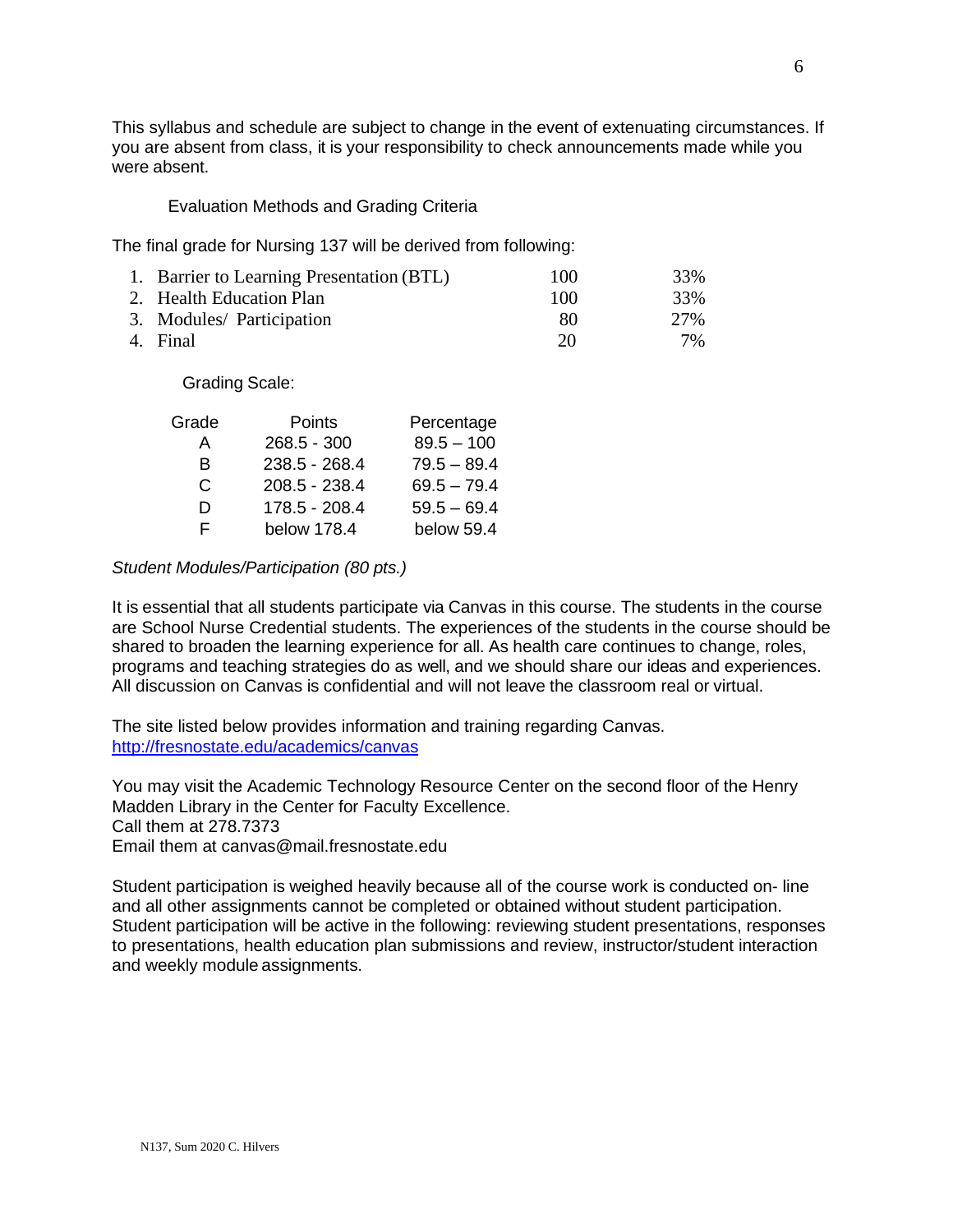## *Health Education Proposal (HEP) (100 pts.) (see rubric in assignment section)*

The HEP is built into the course assignments: review module for specific HEP instructions. HEP example is provided in the HEP forums.

The purpose of the Health Education Proposal is to provide the student the opportunity to look broadly at health education. The student is encouraged to design a proposal that would be appropriate for the current health issues and educational needs oftheir area. This proposal should be well structured so the student could implement this plan if the opportunity presented itself. The proposal will be a topic of the student's choice based on literature review, interest, and experiences and problem identification. The student should preferably choose a project in their current place of work that they could build on or assist with for this assignment. This assignment is meant to be something that can be used in the student's work place.

The research and writing of this proposal are built into the weekly assignments. The student will be asked questions about their proposal throughout the course so the instructor can review and offer feedback and direction as needed. This is also open for other students to review and share ideas. The paper will then be put together in APA format by the student and submitted by the due date.

The student will submit the final HEP in the assignment section of the course. The paper will be graded through the grade book and feedback can then be given.

**The paper itself should be presented in APA format and in an organized, easy/quick to read style. You may use bullet points and subtitles toorganize.**

**Review chapters 6, 12 and 13 for helpful tools and information on what to include in your proposal**

#### **Other Resources for ideas or literature support:**

National Association of School Nurses website [\(https://www.nasn.org/\)](https://www.nasn.org/): under "policy and advocacy" you can review their position statements and school wellness policy for concepts and topic ideas.

The research section also has evidence-based practice, but you must have a member login to access this information.

Agency for Health Care Quality and Research [\(http://www.ahrq.gov\)](http://www.ahrq.gov/) a good resource for additional health care information for outside the schoolsystem.

#### **Assessment (20 pts.)**

In this section, the background should be evaluated through research and talking with key individuals in the community and in the student's work environment. 1. Introduction

- Focus group: the group the plan is focused on
- Whom will the plan benefit?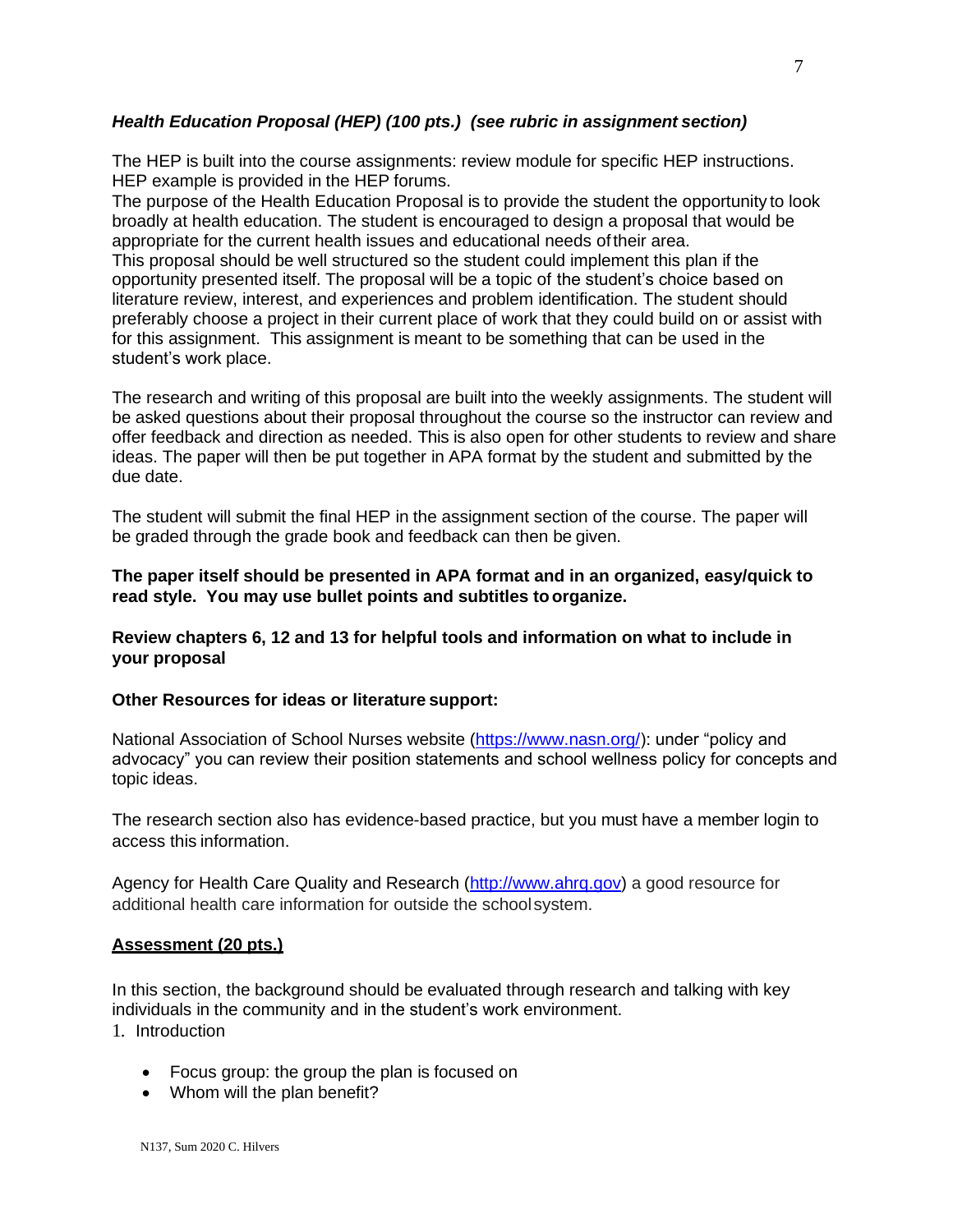- 2. Background on the problem:
	- What is the need that prompted the plan based on research or your personal experience?
	- What issue is the plan attempting to improve upon?
- 3. Research to support the problem statistics

Current data from student's place of work and literature review that supports evidencebased practice. You will want to include your current work statistics that support the problem and describe the environment of your work place that may also support the problem. You may want to discuss the demographics or socioeconomics of school or community. Literature to support problem and potential plan should be evidence based.

## **Planning (10 pts.)**

Describe the general concept to improve the problem identified. Identify who will be the focus of the education; include short and long-term goals of the plan.

- 1. Description of the plan or solution to assist in correcting the identified problem. Who will be the focus of the education to make the change or assist in the improving the problem?
- 2. Short-term goal:
	- What initial outcome would you expect to see within a few months to one year? You may want to consider some improvement in current statistics or behavior that can be measured.
- 3. Desired long-term goal: (within 2 years would like to see). You may want to include additional improvement in the same statistics or behavior.

#### **Implementation (20 pts.)**

- 1. Teaching strategies of choice and rationale:
	- Identify a specific teaching strategy from the text or literature.
	- Why is this a good strategy for the focus group and provide literature to support it. Use your text for help.
- 2. Learning theory and rationale:
	- Apply a learning theory appropriate for this group and support your teaching strategy. Provide rationale. Use your text here for help and referencing.
- 3. Neuman's Theory Application:
	- Apply Neuman's Theory to your HEP with a brief explanation.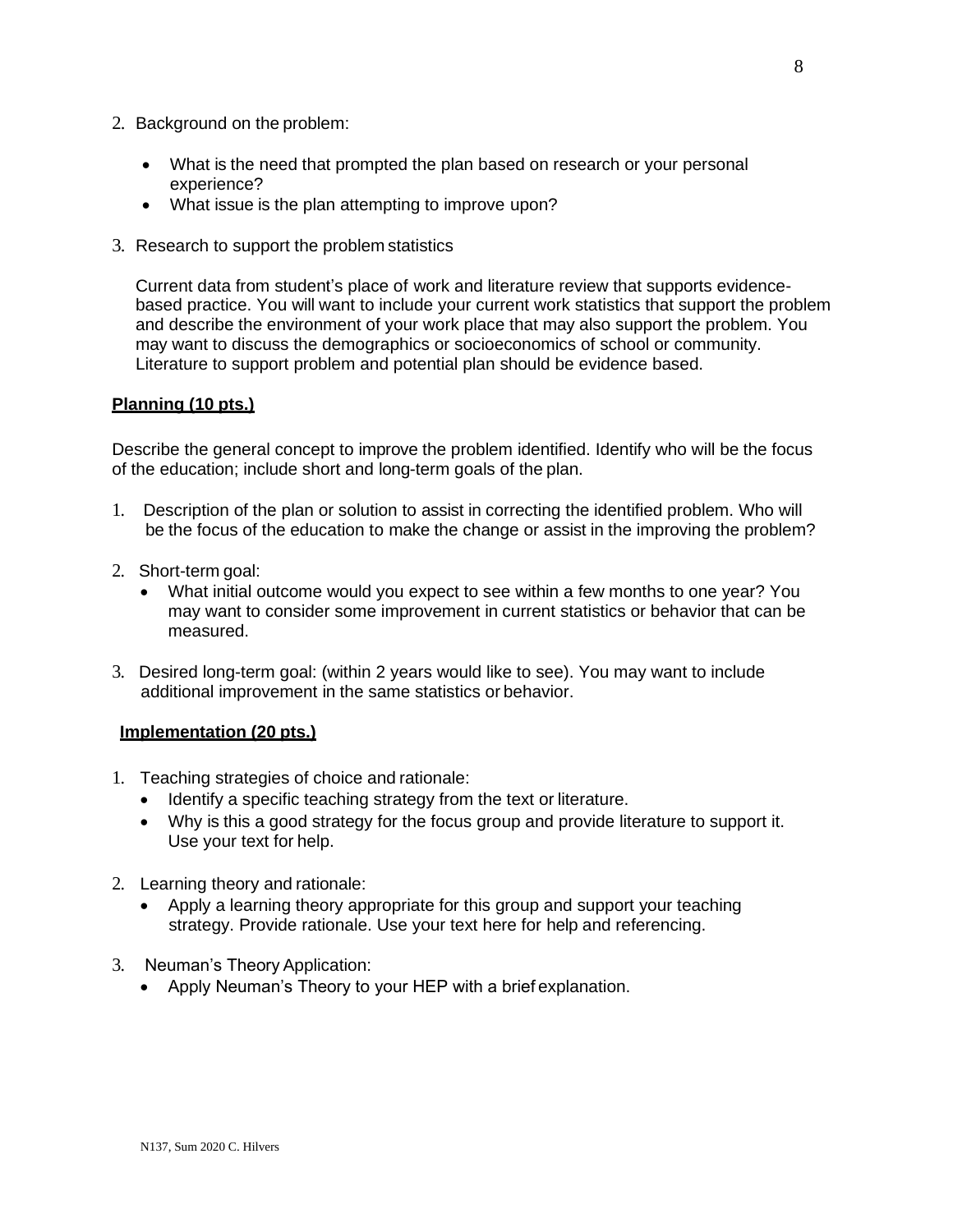### **Organizational Support (20 pts.)**

- 1. Individuals key to the success of your plan.
	- Who are the people you need to support your plan? Administrators to those against the plan may need to be considered as support individuals.
	- Who are the people in your work environment and/or community that are key to your proposal? Their input and support are necessary.
	- List these individuals out with the rationale or role they will have in the plan, implementation, evaluation or overall support.
- 2. Setting:

Where is this plan to be presented and where are you going to implement your plan to your focus group?

## **Evaluation (15 pts.)**

- 1. Evaluation:
	- How will you evaluate the effectiveness of your plan; how will you measure specific short term and long-term goals/objectives?
	- Chapter 14 in text will assist you with an evaluation plan.

#### **Referencing and APA format (15 pts.)**

Clearly identify areas of opinion/experience versus areas of paper that require appropriate support of literature. Spelling and grammar are clear and paper is scholarly written within the bullet/outline format allowed. Paper is well organized with subheadings.

#### *Barriers to Learning Presentation and Individual Teaching Plan (100 pts) (2parts)*

The purpose of this presentation is to provide each student with an opportunity to research and assess barriers to learning that they come in contact with and how best to deal with those barriers when teaching clients. The student is to choose a specific learning barrier of their choice. Examples are: illiteracy, ADHD, children or adults with special medical needs that makes learning difficult, developmental delay issues, etc. The student will research the barrier of choice for information on the barrier to include background, significant statistics as well as strategies used for teaching to facilitate learning. This assignment will be posted on Canvas on the date the student is assigned by the instructor.

Each week **ALL** students will review the presentation submitted and submit one critical thinking question to the student about the presentation. The student who presented must respond to at least three of the questions they believe to be most important. If the student wishes to respond to more they may.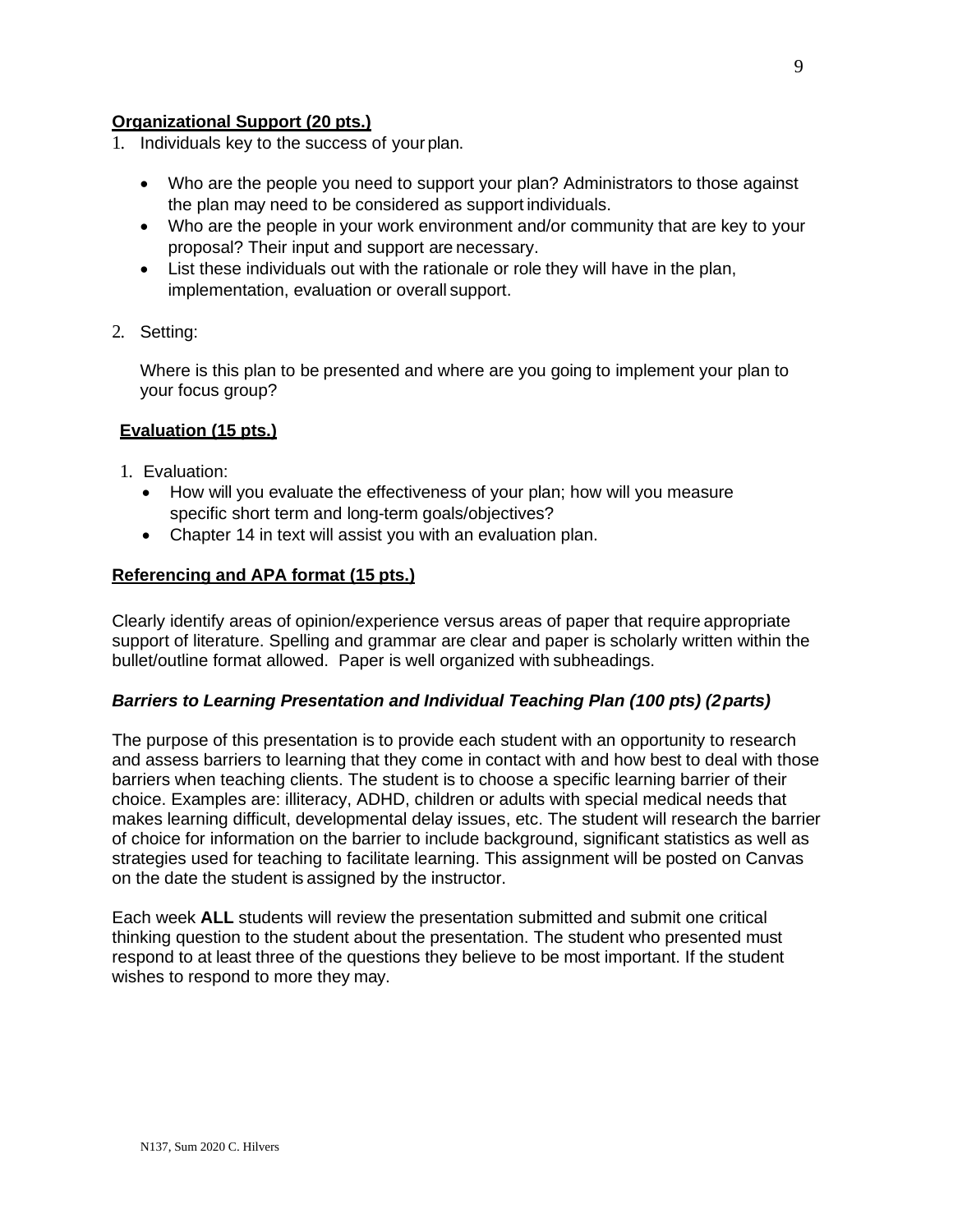**It is very important that this presentation be a presentation related to the facts. Avoid a lengthy narrative. Organize the paper to facilitate quick reading and understanding (something other students could use as a reference in their work place). Remember you will be reading 2 to 3 of these per week and lengthypapers are hard on the eyes and can be discouraging to read. Failure to follow this format could result in a loss of points for the assignment. Part 1 (50 pts.)**

- 1. Background/history of the learning barrier:
	- What has your personal experience been with this barrier to learning and what does research say about it?
- 2. Research statistics to support the significance of the problem with learning barrier.
- 3. Specific strategies to facilitate learning that the students can use in practice:
	- List the strategies to assist with facilitating learning.
	- You will want to use references to support the appropriateness of your strategy for the learning barrier.

# **Part 2 (50 pts.)**

Teaching Plan following barrier to learning summary:

The student will now take the strategies to overcome the barrier and design an individual teaching plan to incorporate the newly learned strategies. The student is **strongly encouraged** to design this teaching plan as one they can implement with an individual, they may be working with currently.

This presentation will include the following: **(2 pages includingreferences**)

- 1. Individual of focus: When identifying the individual use initials…not names.
- 2. Assessment gathered by the student supporting the need for the teaching. Refer to Ch. 7 pg. 160 box 7-2. Refer to Ch. 7 pg. 160 box 7-2. Refer to Ch. 4 pp. 122-131.
- 3. Refer to Ch. 4 pp. 122-131.
- 4. Evidence of learner readiness: How does the student know the individual is ready to "hear" this information? Refer to Ch. 4 pgs. 121-139.
- 5. What three objectives do you hope to accomplish with this teaching? Write in measurable terms. Are these realistic for the learner or is it only what you think they should learn. Refer to Ch. 10.
- 6. Teaching methods and rationale: implement your barriers to learning strategies here. Include a rationale for each strategy. Refer to Ch. 11.
- 7. Learning or motivational theory that supports your strategy or case study.
- 8. Visual aids or handouts you might use.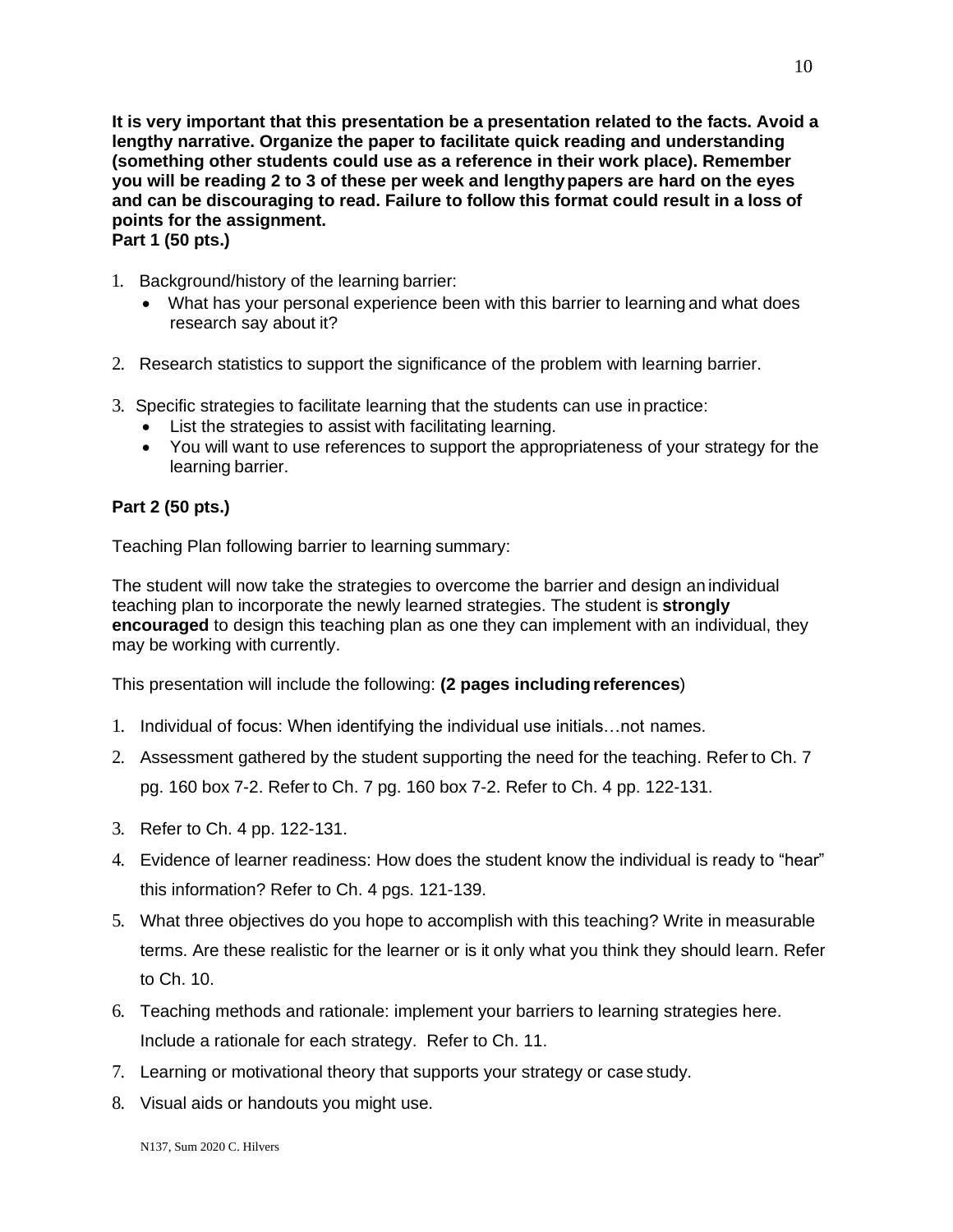- 9. Evaluation of the persons learning: How would you evaluate their learning based on the above objectives? If you have the opportunity to teach the plan what was the result? Refer to Ch. 14.
- 10. Evaluation of your teaching effectiveness? If able to conduct the teaching, what would

you change next time? What did you like that worked well?

Student should keep papers within the suggested length. Posting lengthy presentations and papers online can be discouraging to read and overwhelming to other students. Lengthy documents can also increase the time spent due to downloading of the documents and moving from area to area within the course.

# *Final Comprehensive Exam (20 pts.)*

There will be a 20-question multiple choice/ True and False comprehensive final exam. The exam will be on Canvas and will be easy for the student to access. There will be a time limit for the exam to be determined by the instructor prior to the final exam. The students will be given a study guide to assist in their preparation. The best way for the student to prepare for the final exam is to participate in the course. Participating in the BTL's, group work and text readings will assist in the preparation for the exam. Exam questions will be based on BTL presentations and text readings.

#### Course Delivery

- The syllabus and all weekly Modules are posted on Canvas. Call 278-7373 if you have problems related to Canvas. The Academic Technology Resource Center is located on the second floor of the Henry Madden Library in the Center for Faculty Excellence. Website is fresnostate.instructure.com
- The announcement section of Canvas will be used to inform students of any changes in coursework or updates for the class.
- Students are able to check their scores in the "Grade" section.
- The details of weekly assignments are provided in the weekly modules under "Assignments: or "Modules"" and also available in a printable word doc. format in the "Files" section.

*This is an official communication from California State University, Fresno*. It is your responsibility to maintain the security and integrity of your e-mail account. Always choose a secure password and do not share that password with anyone. If you have questions regarding the security of your e-mail account, please contact the Help Desk at 559.278.7000 or [help.csufresno.edu.](http://help.csufresno.edu/) If you receive a personal notification from the university, login to [My Fresno](http://my.csufresno.edu/)  [State a](http://my.csufresno.edu/)nd click on "Student Portfolio" for your current status.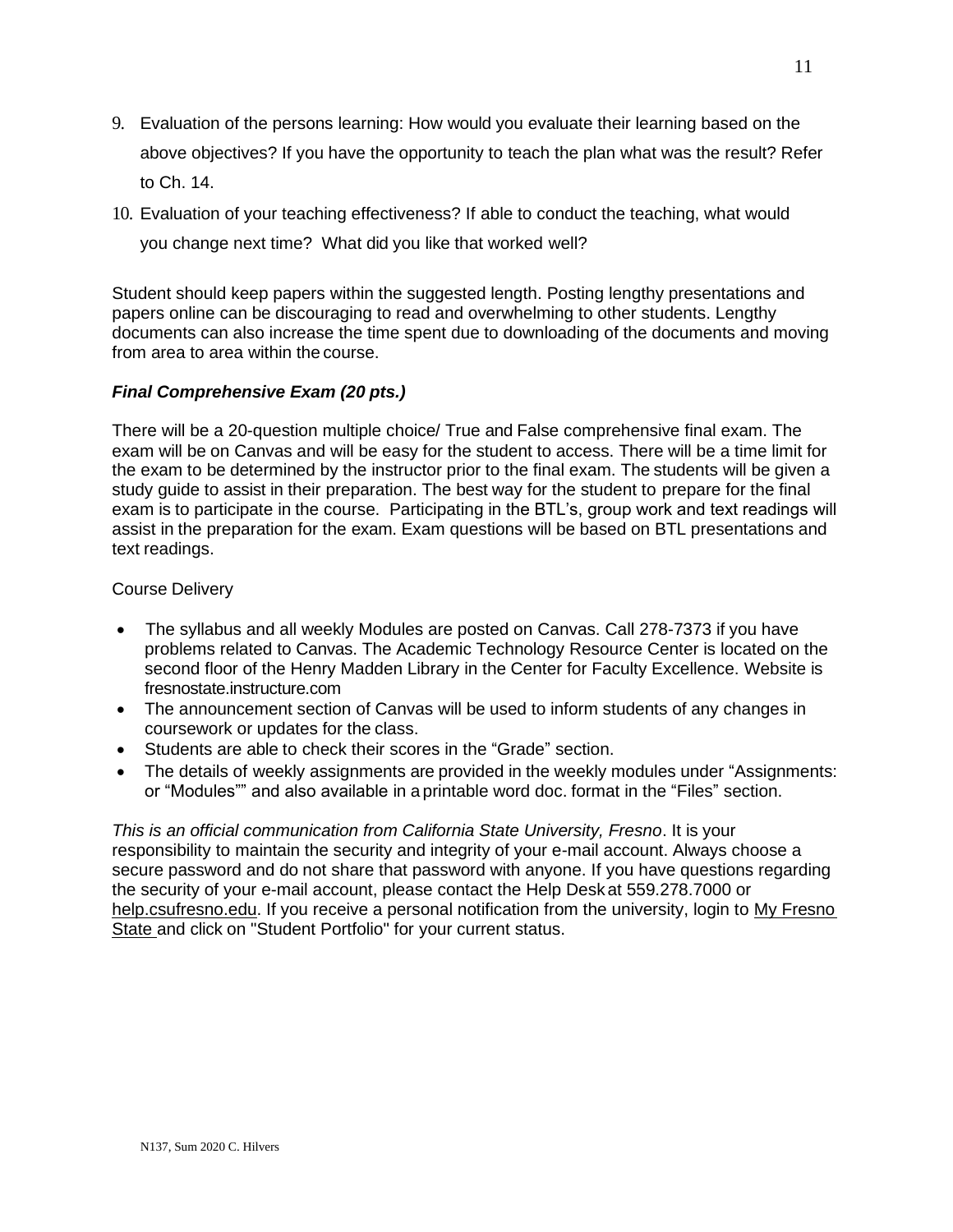### Library

# Link to Library: <http://www.csufresno.edu/library/>

#### Technology Services Help Center <https://fresnostate.edu/help/>

## Browser Recommendations <https://community.canvaslms.com/docs/DOC-10720>

# **Netiquette**

Policy regarding online conduct: It is expected and understood that information either personal or professional discussed in the Canvas arena be kept confidential and not used in a negative fashion either verbally or over Canvas. Professional conduct, support and respect for someone's views will be expected. If you have questions or problems you may reach the instructor via internet, phone or office visit.

# Course Policies

- Students are expected to notify the faculty on the first day of class if any of the course prerequisites have not been completed.
- Students are expected to complete the required assignments and readings in preparation for weekly quiz or assignment. It is also suggested that additional references to augment knowledge in the various subject areas be utilized.
- Lateness Policy: Failure to meet the deadlines related to the written assignments or papers will result in a deduction of 2 points per day.

# University Policies

# *Students with Disabilities*

Upon identifying themselves to the instructor and the university, students with disabilities will receive reasonable accommodation for learning and evaluation. For more information, contact Services to Students with Disabilities in Madden Library 1049 (278- 2811). For university policy refer to:

[http://www.fresnostate.edu/studentaffairs/ssd/about-ssd/services-and-accommodation-policies](http://www.fresnostate.edu/studentaffairs/ssd/about-ssd/services-and-accommodation-policies-and-procedures.html)[and-procedures.html](http://www.fresnostate.edu/studentaffairs/ssd/about-ssd/services-and-accommodation-policies-and-procedures.html)

# *Honor*

"Members of the CSU Fresno academic community adhere to principles of academic integrity and mutual respect while engaged in university work and related activities." You should:

- a. Understand or seek clarification about expectations for academic integrity inthis course (including no cheating, plagiarism and inappropriate collaboration) n
- b. Neither give nor receive unauthorized aid on examinations or other course work that is used by the instructor as the basis of grading.
- c. Take responsibility to monitor academic dishonesty in any form and to report itto the instructor or other appropriate official for action.

Instructors may require students to sign a statement at the end of exams and assignments that "I have done my own work and have neither given nor received unauthorized assistance on this work."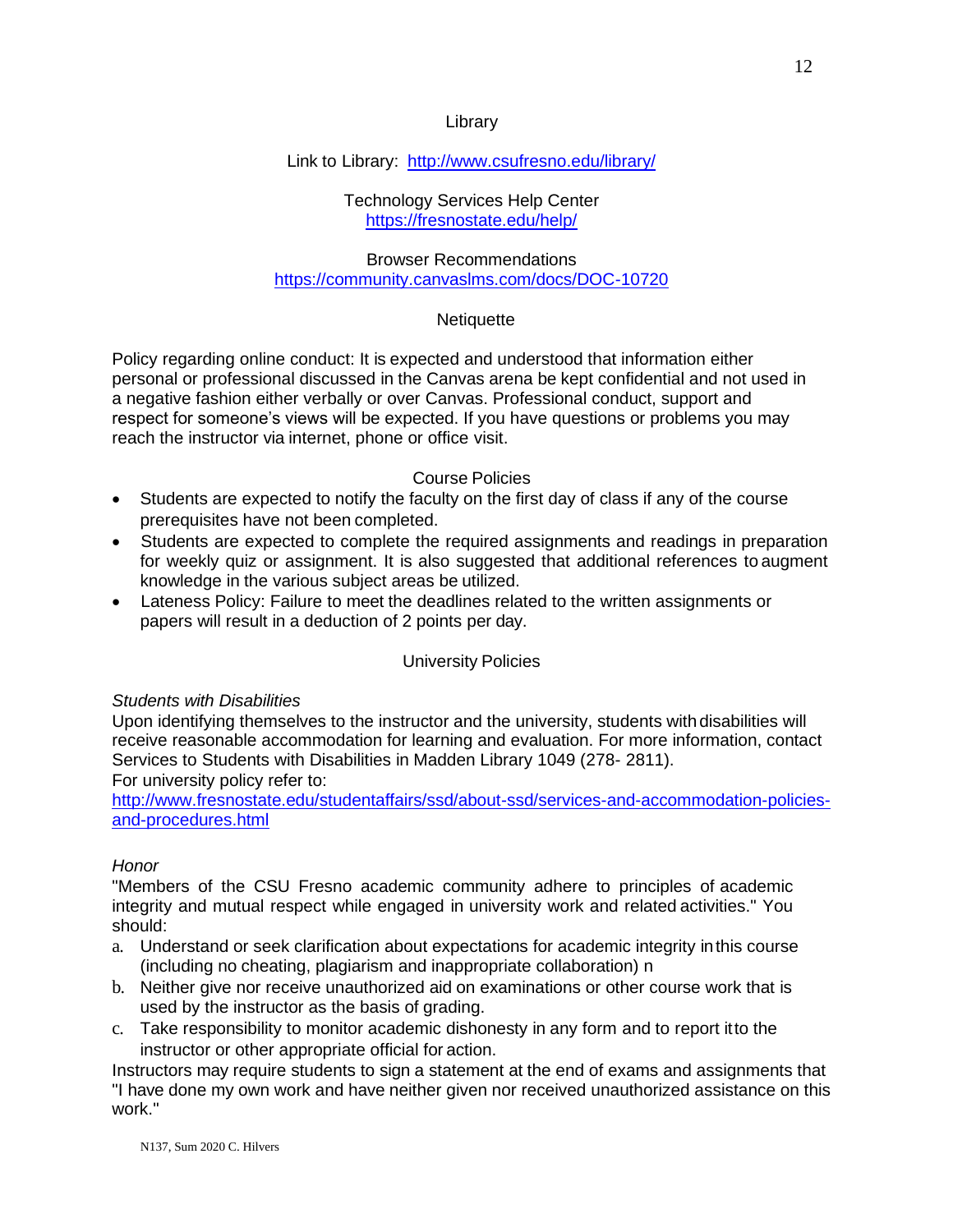For University Policy refer to:

<http://fresnostate.edu/academics/academicintegrity/reducing/honorcode.html>

*Cheating and Plagiarism:* "Cheating is the actual or attempted practice of fraudulent or deceptive acts for the purpose of improving one's grade or obtaining course credit; such acts also include assisting another student to do so. Typically, such acts occur in relation to examinations. However, it is the intent of this definition that the term 'cheating' not be limited to examination situations only, but that it includes any and all actions by a student that are intended to gain an unearned academic advantage by fraudulent or deceptive means. Plagiarism is a specific form of cheating which consists of the misuse of the published and/or unpublished works of others by misrepresenting the material (i.e., their intellectual property) so used as one's own work."

Penalties for cheating and plagiarism range from a 0 or F on a particular assignment, through an F for the course, to expulsion from the university. For more informationon the University's policy regarding cheating and plagiarism, refer to the Schedule of Courses (Legal Notices on Cheating and Plagiarism) or the UniversityCatalog (Policies and Regulations) For University Policy refer to:

<http://fresnostate.edu/studentaffairs/studentconduct/policies/cheating-plagiarism.html>

# **Computers**

"At California State University, Fresno, computers and communications links to remote resources are recognized as being integral to the education and research experience. Every student is required to have his/her own computer or have other personal access to a workstation (including a modem and a printer) with all the recommended software. The minimum and recommended standards for the workstations and software, which may vary by academic major, are updated periodically and are available from Information Technology Services or the University Bookstore (http://www.kennelbookstore.com). In the curriculum and class assignments, students are presumed to have 24-hour access to a computer workstation and the necessary communication links to the University's information resources."

*Disruptive Classroom Behavior:* "The classroom is a special environment in which students and faculty come together to promote learning and growth. It is essential to this learning environment that respect for the rights of others seeking to learn, respect for the professionalism of the instructor, and the general goals of academic freedom are maintained. Differences of viewpoint or concerns should be expressed in terms which are supportive of the learning process, creating an environment in which students and faculty may learn to reason with clarity and compassion, to share of themselves without losing their identities, and to develop and understanding of the community in which they live. Student conduct which disrupts the learning process shall not be tolerated and may lead to disciplinary action and/or removal fromclass."

For University policy refer to: [http://www.fresnostate.edu/studentaffairs/studentconduct/concerning-disruptive](http://www.fresnostate.edu/studentaffairs/studentconduct/concerning-disruptive-students/index.html)[students/index.html](http://www.fresnostate.edu/studentaffairs/studentconduct/concerning-disruptive-students/index.html)

#### *Copyright policy*

Copyright laws and fair use policies protect the rights of those who have produced the material. The copy in this course has been provided for private study, scholarship, or research. Other uses may require permission from the copyright holder. The user of this work